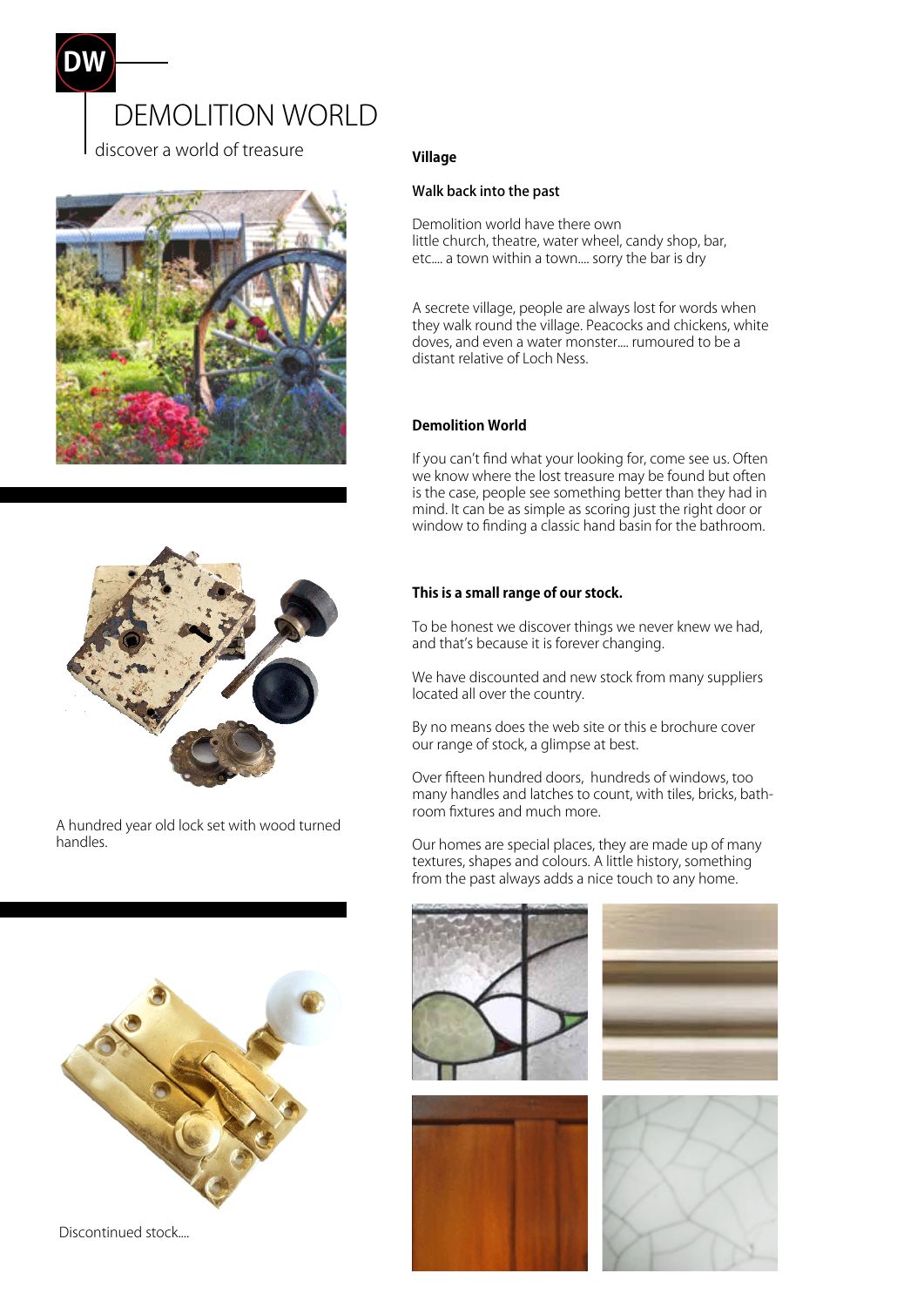



this stock moves fast, don't be surprised if it's gone within a few weeks.







last of the great craftsmen ..... go to recycling on our web site for more one off items.











Lee Phone 03 216 2441 www.demolitionworldco.nz lee@demoworld.co.nz